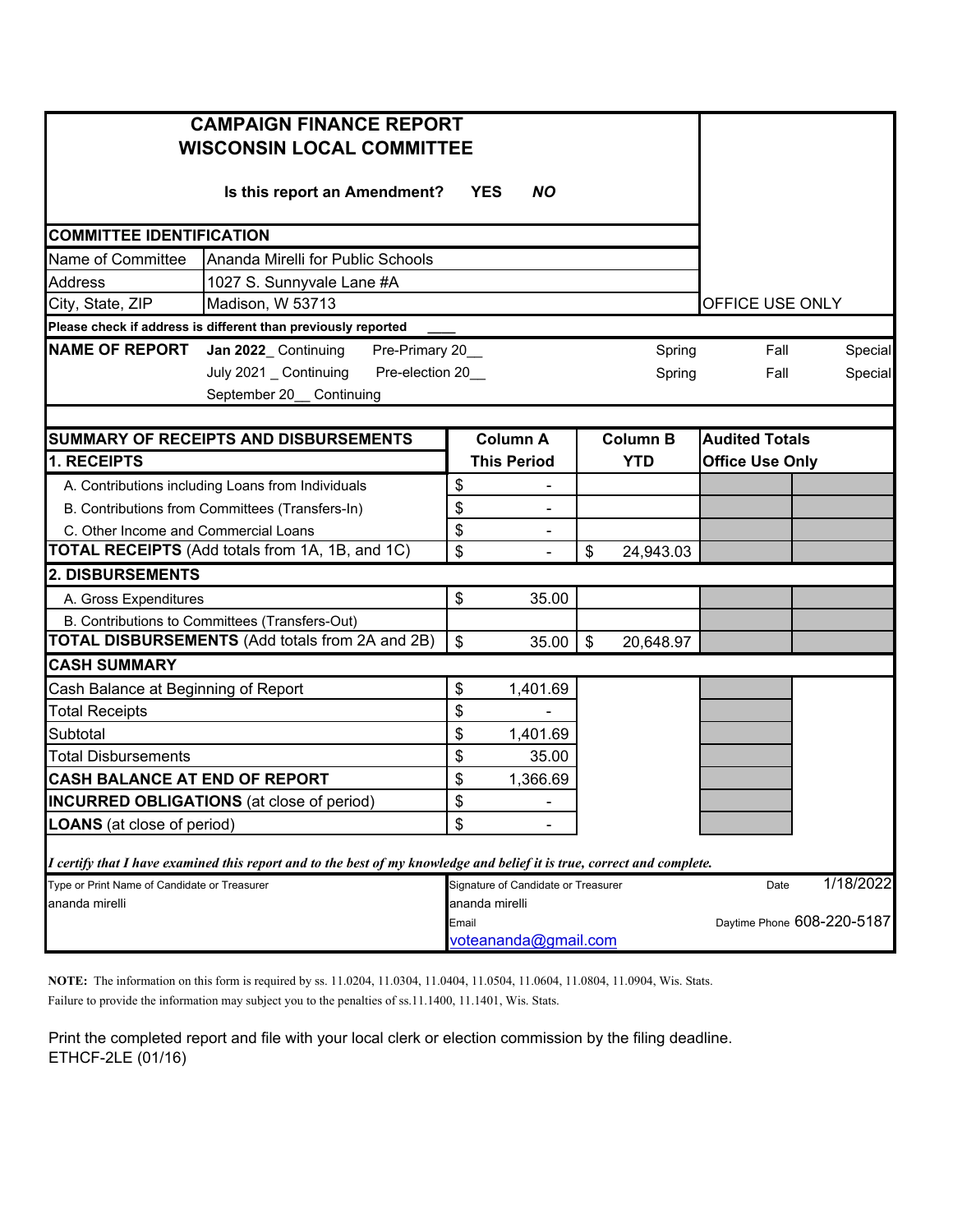SCHEDULE 2-A **Gross Expenditures**

| <b>IN-KIND</b> | <b>DATE</b> | <b>NAME</b>                   | <b>ADDRESS</b> | CITY | <b>ZIP</b> | <b>PURPOSE</b> | <b>AMOUNT</b> |
|----------------|-------------|-------------------------------|----------------|------|------------|----------------|---------------|
|                |             | 7/31/2021 Summit Credit Union |                |      |            | bank fee       | \$5.00        |
|                |             | 8/31/2021 Summit Credit Union |                |      |            | bankfee        | \$5.00        |
|                |             | 30-Sep Summit Credit Union    |                |      |            | bankfee        | \$5.00        |
|                |             | ######## Summit Credit Union  |                |      |            | bankfee        | \$5.00        |
|                |             | ######## Summit Credit Union  |                |      |            | bankfee        | \$5.00        |
|                |             | ######## Summit Credit Union  |                |      |            | bankfee        | \$10.00       |
|                |             |                               |                |      |            |                |               |